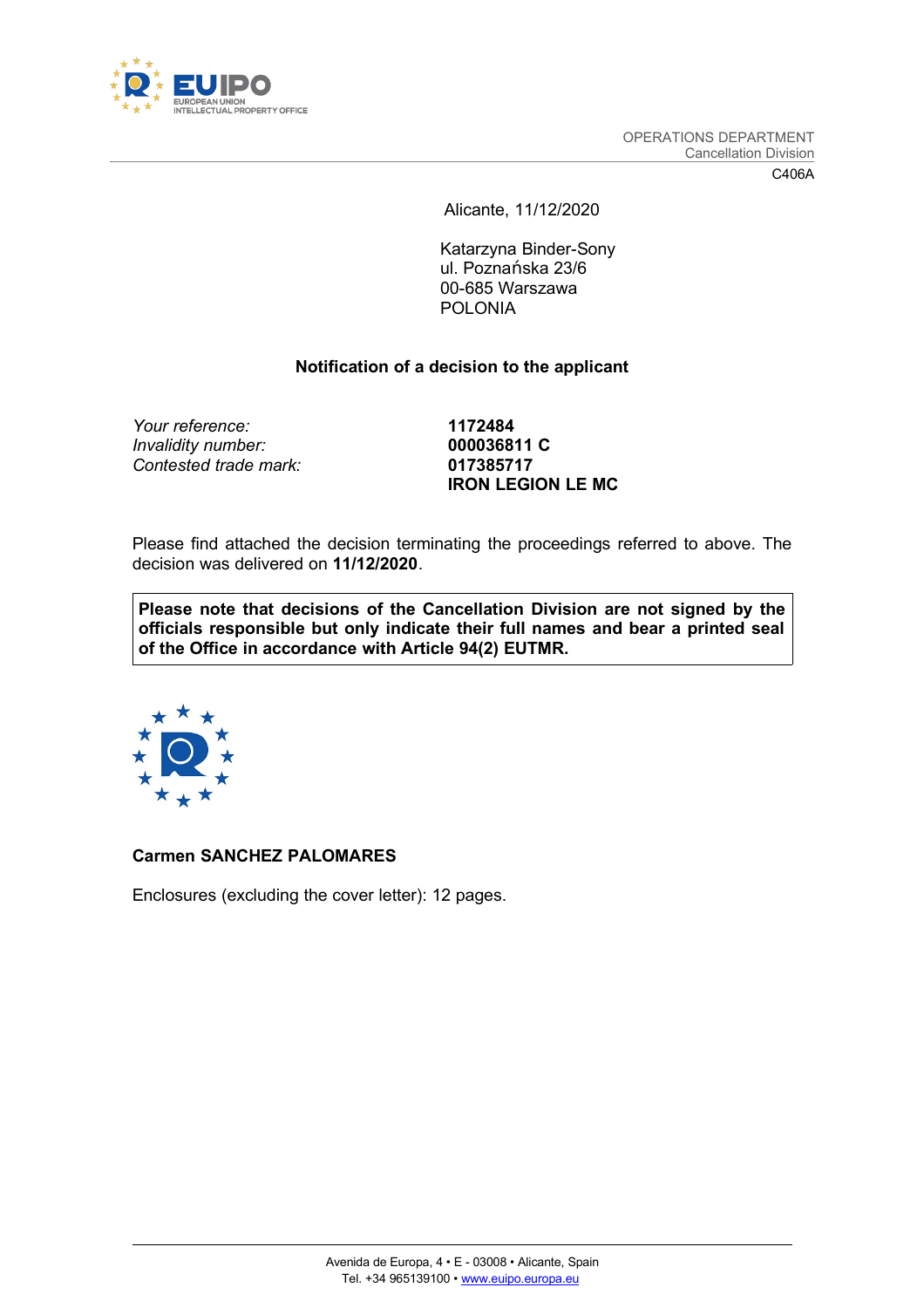

# **CANCELLATION No C 36 811 (INVALIDITY)**

**Randall Priest**, 9912 Grand View Summit Drive, CA 93311 Bakersfield, United States of America (applicant), represented by **Katarzyna Binder-Sony**, ul. Poznańska 23/6, 00-685 Warszawa, Poland (professional representative)

#### a g a i n s t

**Iron Legion Le MC ASD**, Via Europa, 79, 04024 Gaeta, Italy (EUTM proprietor), represented by **Stefano Merico**, Via Eschilo, 190 int. 7, 00125 Roma, Italy (professional representative).

On 11/12/2020, the Cancellation Division takes the following

## **DECISION**

- **1.** The application for a declaration of invalidity is upheld.
- **2.** European Union trade mark No 17 385 717 is declared invalid in its entirety.
- **3.** The EUTM proprietor bears the costs, fixed at EUR 1 080.

#### **REASONS**

The applicant filed a request for a declaration of invalidity against European Union trade mark



No 17 385 717 (figurative mark) (the EUTM), filed on 24/10/2017 and registered on 13/02/2018. The request is directed against all the services included in Class 41 (*sport club services*) covered by the EUTM.

The applicant invoked Article 59(1)(b) EUTMR.

It also invoked Article 60(1)(b) EUTMR in conjunction with Article 8(3) EUTMR, Article 60(1)(c) EUTMR in conjunction with Article 8(4) EUTMR as regards the on-registered trade mark<br>  $\bigotimes_{k=1}^{\infty}$ 



used in the course of trade in Cyprus, Austria, Belgium, Greece, Slovenia, Bulgaria, Romania, Czech Republic, Germany, Denmark, Sweden, Ireland, Netherlands, Estonia, EUIPO, Hungary, Italy, France, Slovakia, Luxembourg, Malta, Croatia, Spain, Finland, United Kingdom, Latvia, Poland, Portugal, Lithuania in relation to *club services, namely, promoting the interests of motorcyclists and motorcycle enthusiasts* and Article 60(2)(c) EUTMR in relation to a copyright No 4 590 119 'IRON LEGION LE MC' protected in the 28 Member States of the European Union.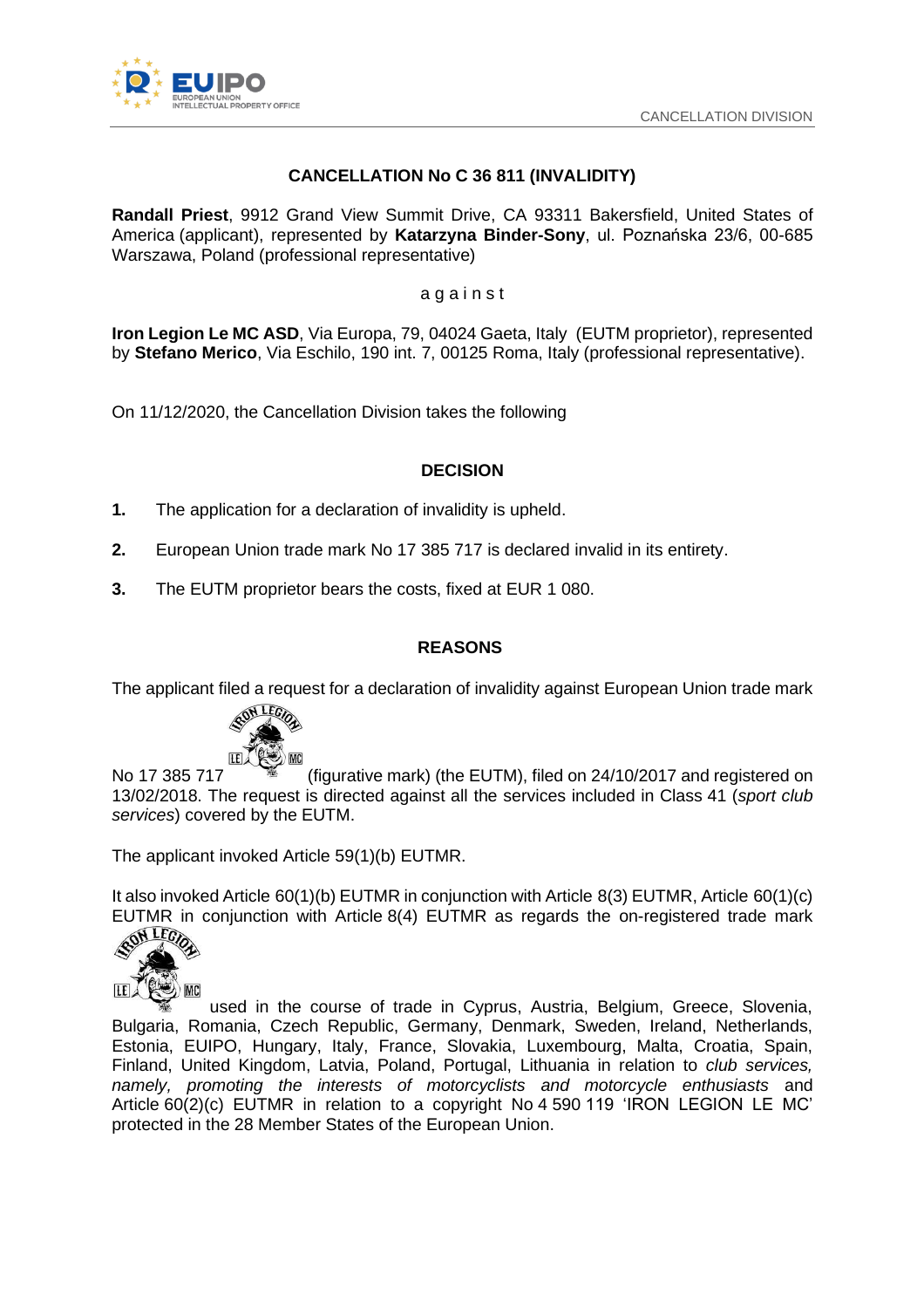#### **SUMMARY OF THE PARTIES' ARGUMENTS**

The applicant argues that he is the owner of the figurative form of Iron Legion LE MC, registered in the United States since 19/08/2014 for services in Class 35. The same trade mark has been filed as an international registration in 2018. Therefore, it claims that the contested mark is nothing more than an illegitimate copy of the trade mark registered in the USA in 2014.

According to the applicant, both marks are used by a motorcycle enthusiast formally organized in a club. It is commonly known that a sport club is a group of people formed for the purpose of playing sports. He adds that the intention of the owner of the contested mark is that the mark is going to be used for commercial, promotional and advertising purposes, namely, promoting the interests of motorcyclists and motorcycle enthusiasts. Consequently, there is a high degree of similarity between the services mentioned in the specifications of both marks and the marks are visually, aurally and conceptually identical.

Furthermore, the applicant claims that the contested mark was filed in bad faith as the proprietor has obviously copied it to block the applicant from protecting his mark in the European Union. The sign Iron Legion LE MC is the logo of a motorcycle club founded in 2009 in the USA by the applicant with members in many countries around the world including Italy, Germany, France and Sweden. It was founded to promote motorcycling and brotherhood among fellow law enforcement officers and their supporters. The governing body of the Iron Legion LE MC is the Club Council which consists of the Founding Father, the National President and the National Vice President from the Nomad Chapter in the USA. The Club Council is responsible for overseeing everything that affects the club and its members. Although the sign and the club might not be known among the general population of the EU, they enjoy a degree of recognition among people involved in the motorcycle subculture.

The applicant explains that in 2011, Mr. Enzo Muto and his brother contacted the Iron Legion LE MC via the club website and later that year the Iron Legion LE MC outside of the USA was established in Italy. They were given the honorary title of European Mother Chapter but it did not mean that Italy had a higher status within the club than any other Chapter. Italy was expected to follow the Club By-Laws because of the proximity for the new prospective members in Italy and around Europe. Mr. Enzo Muto was given the title of Executive Officer and he would act as the liaison between the Club Council and Europe. However, at no point in time was the Italian Chapter given exclusive rights over Europe or authority over any of its members. Others have been established in Germany, France, Sweden, Switzerland and Spain.

The applicant states that, at some point, numerous chapters did not follow the Club By-Laws. The Italians were also telling all new chapters they had to be identified as Legion which was also against the Club By-Laws. In November 2017, the new elected National President in Italy sent a message to the Club in the USA questioning the credibility of the National Vice President and the authority of the Club Council. The Founding Father informed the members of the club in Europe that due to the extremely disrespectful email, all Italian Iron Legion Le MC Chapters and members are terminated from the Iron Legion Le MC effective immediately. The Italian members of the club and some of the French ones (except the one in Marseille), were no longer associated with the club and no longer authorized to use the trade mark Iron Legion Le MC logo, name, or any other design associated with the club, right from the moment they had terminated their memberships. The members in Germany, Sweden, Switzerland and Spain did not follow the Italian proposal.

However, since then, the Italians had created new chapters in Italy and in France and collected fees associated with those memberships and the Italians filed for a trade mark in Italy as part of their efforts to steal the Club. In addition, they had also made profit from the use of their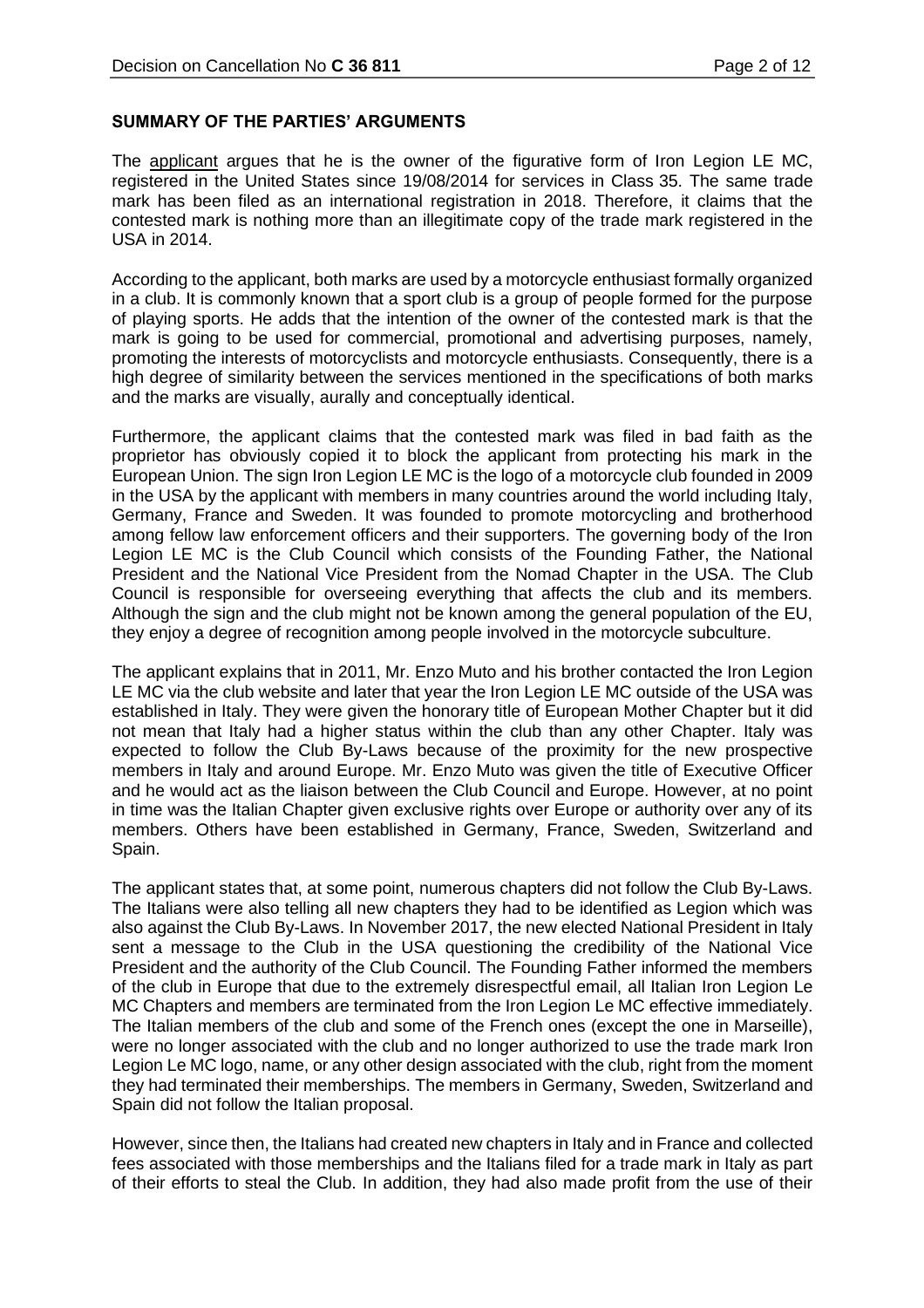images and logos without the legal right. They have continued harassed the members in Germany, Sweden, Switzerland and Spain resulting in the loss of fees associated with membership and any person who inquired about membership into the Iron Legion LE MC.

The applicant alleges that, shortly after filing the application of the contested trade mark (24/10/2017), the proprietor began to send numerous letters to members of the Iron Legion Club in the European Union containing financial requests and threats of court actions. They threaten the members who quit for fear of doing something illegal and affecting their positions as law enforcement officers. Consequently, the club has lost almost all members in Europe as a result of this dispute by the constant threats of court actions and the club has only 18 members worldwide.

The applicant considers that, at the time of filing of the contested mark, the proprietor must have known of the applicant's use of his mark and that there might be a likelihood of confusion with the contested mark due to the fact that both logos are identical. The contested mark was not filed for the purpose of protecting the proprietor's business but for the purpose of preventing the applicant from his legitimate activity in the EU.

The fact that, after successfully registering the EUTM at issue, the EUTM owner serves formal notice on other parties to cease using a similar sign in their commercial relations is not in itself an indication of bad faith. Such a request falls within the scope of the rights attaching to the registration of an EUTM. However, in circumstances where this request is connected with other factors, it might be an indication of the intention to prevent another party from entering the market. According to the applicant, the proprietor has been constantly issuing cease and desist letters, not only to the applicant, but also to the European members of the Iron Legion Club, demanding financial compensation.

On the other hand and in relation to Article 60(1)(b) EUTMR in conjunction with Article 8(3) EUTMR, the applicant states that from the facts of the case it is clear that the proprietor can be seen as a representative of the applicant which at some point have filed an application for an identical mark in the European Union without any authorisation.

Finally, the applicant considers that the contested mark clearly infringes the applicant's copyrights to the design of the Iron Legion LE MC logo. All copyrights to the Iron Legion LE MC figurative mark are owned by the applicant who has never authorized the proprietor of the contested mark to use it. What is more, the proprietor has been explicitly forbidden from using it, due to the violation of the Club By-Laws.

In support of its observations, the applicant files the following documents:

1. Several screenshots from a Facebook profile (some of them are non-dated and some relate to 2017-2018) of the Iron Legion Le Mc Italy. Some of them show the sign



- 2. Application to the Iron Legion MC filed by Mr. Enzo Muto in 2011.
- 3. Application to the Iron Legion MC filed by Mr. Nino Muto in 2011.
- 4. Screenshot of an email sent to the European members of the Iron Legion MC on 20/11/2017.
- 5. Screenshot of the same email as described above.
- 6. Attachment to the email sent to the European members of the Iron Legion MC on 20/11/2017, explicitly informing them that the Italian members of the club, as well as some members in France, have been excluded from it.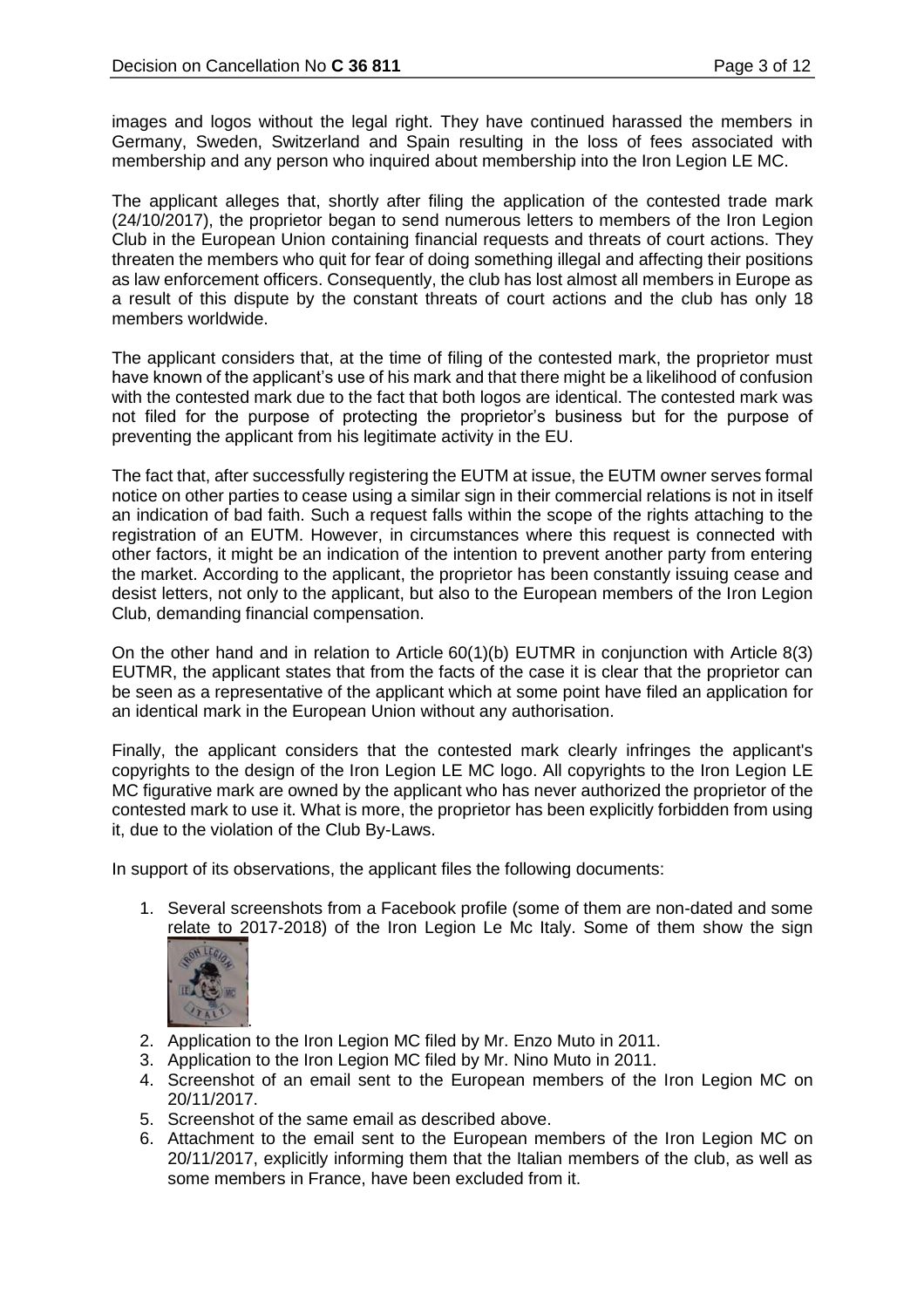- 7. Screenshots of a WhatsApp conversation which, according to the applicant, relates to the actions of the Italian members of Iron Legion MC and their attempt to obtain a kind of financial compensation from the applicant.
- 8. A registration certificate issued by the USA Patent and Trademark Office of the mark



the applicant.

No 4 590 119 registered in 2014 for services in Class 35 whose owner is

The EUTM proprietor argues that it was not acting in bad faith when it filed its trade mark application. It claims that the Iron Legion LE MC motorcycle club was founded in United States, however it is not true that the applicant is a founder of the club. It points out that the first European Chapter was established in Italy by both Mr. Enzo Muto and Gaetano Muto. The establishment of the German, French and Swedish Chapters was managed exclusively by the Italian Chapter. Each new Member's applications and contact agreements of all the European Member were signed exclusively between the Iron Legion LE MC Italian Chapter and each New European member. Following the efforts and the intensive work developed from 2011 to 2016 by the Italian Chapter in the European Union, the US Club Council, represented by the applicant, assigned to the Italian Chapter the title of European Mother Chapter on 21/05/2016, with relevant 'Iron Legion LE MC' trade mark rights and copyrights in the European Union.

The proprietor explains that, to date, the Italian Chapter, which includes the EUTM proprietor, is composed of 87 members divided into 10 Legions and the French Chapter is composed of 95 members divided into 10 Legions, i.e. there are 182 members that are currently using the contested trade mark in the name of the proprietor.

The proprietor claims that, if the applicant directly managed the members in Germany, Sweden, Switzerland and Spain, it does not understand why such members decided to terminate their membership following the warning letter of the EUTM proprietor. They should have claim their licensing rights granted by the applicant, disputing the EUTM proprietor's ownership of the contested trade mark. On the contrary, after receiving the EUTM proprietor's cease and desist letters, they ceased the use of the contested mark recognizing the trade mark ownership of the EUTM proprietor.

Furthermore, the proprietor alleges that there is no doubt that, when it filed relevant opposition proceedings, it was acting on the basis of both, the rights granted by the applicant, and its legitimate interest to protect its right as owner of the contested mark. Instead of claiming its alleged trade mark rights filing an opposition, or sending a cease and desist letter to the proprietor, on 21/02/2018 the applicant filed the international registration No 1413 077 for the same figurative trade mark based on its US mark. Therefore, the aim of the applicant was to register its trade mark in the European Union for Class 35, despite he has already assigned trade mark rights to the proprietor in Class 41.

The EUTM proprietor claims that it has never sold goods nor earned any profit related to the use of the contested mark as it is a sport association organized and operated exclusively for supporting Law Enforcement Officers and their families. It approached the applicant for an amicable settlement without any financial compensation.

The proprietor insists on the fact that, the European members that are no longer part of the Iron Legion LE MC, recognized the ownership of the EUTM proprietor. Moreover, the fact that, after successfully registering the contested mark, the proprietor serves formal notice on other parties to cease using the sign is not in itself an indication of bad faith, as such a request falls within the scope of the EUTM rights.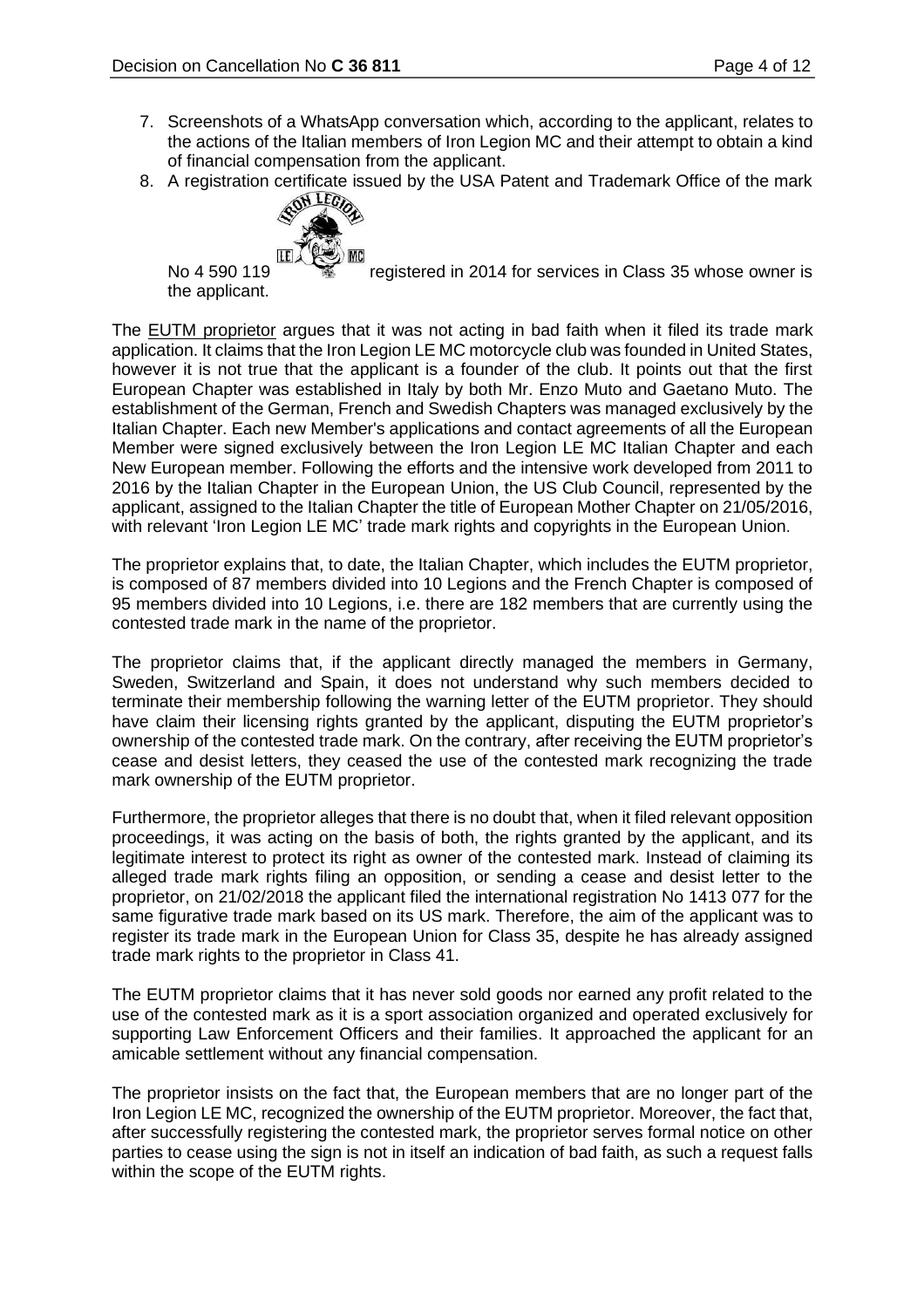In the case at issue, the proprietor does not dispute that it knew that the applicant created the trade mark in the US, given that the parties had a relationship. However, it was the applicant who assigned the contested trade mark rights to the proprietor as a consequence of the expansion of the sign in the European Union and according to relevant need for further development and protection of the trade mark. It adds that the applicant has not proven the proprietor's dishonest intention when filing the contested trade mark; on the contrary, the EUTM owner has proven that it was in pursuit of a legitimate objective.

The proprietor considers that the applicant failed to put forward sufficient facts and evidence that would allow for a positive finding of bad faith. Most of the applicant's statements are false or are not supported by evidence. The documents filed are inconclusive in demonstrating a dishonest intention on the part of the proprietor in applying to register the contested mark.

In support of its observations, the proprietor files the following documents:

- Annex 1: A non-dated picture which, according to the proprietor, shows the applicant and the Iron Legion Founders.
- Annex 2: Samples of the new member applications and contract agreements of the Iron Legion LE MC in Italy.
- Annex 3: A document dated 08/11/2016 showing the articles of the Iron Legion MC Italy.
- Annex 4: A document showing the Members List of the Iron Legion LE MC Europe (Italy and France).
- Annex 5: Several letters sent from the proprietor in 2018 requesting to immediately cease and desist from continuing the use, production, distribution and/or promotion in any form or manner, directly and/or indirectly, trademarks identical and similar to the contested mark.
- Annex 6: A document in Italian.

In reply, the applicant states that the evidence provided by the proprietor is irrelevant. It denies that the US Club Council assigned to the Italian chapter with relevant 'Iron Legion LE MC' trade mark rights and copyrights in the European Union. Annex 3 cannot serve as such, because it is not an assignment or any other kind of contract between the applicant and the proprietor, but a document drafted and undersigned exclusively by the Italian members of the club. This "statute" is not an official document of the Iron Legion LE MC and did not follow the established procedure for this type of "statute" to be official.

The applicant wonders why the EUTM proprietor was also intentioned to acquire the U.S. trade mark rights in order to develop a more comprehensive worldwide network if there was already Intellectual Property and trade mark rights in the US and worldwide. He considers that the cease and desist letters being sent to the members of the club resulted in them leaving it, causing damage to the applicant.

The applicant reiterates that he owns the rights to the previously established trade mark in the United States and is the owner of the club. It is uncontested that the proprietor is definitely not a founder of the club and that the Iron Legion LE MC Italy is merely one of the chapters that made up the motorcycle club, not a separate and distinct "club". These applications (contracts) and the By-laws are the rules by which the relationship was established. The Italian Mother Chapter was an extension of the American club of the Iron Legion LE MC. Therefore, the relationship between the two parties did create a close enough link to expect the proprietor would not file an identical EUTM application in their own name without the expressed written consent by the founder and owner of the Iron Legion LE MC.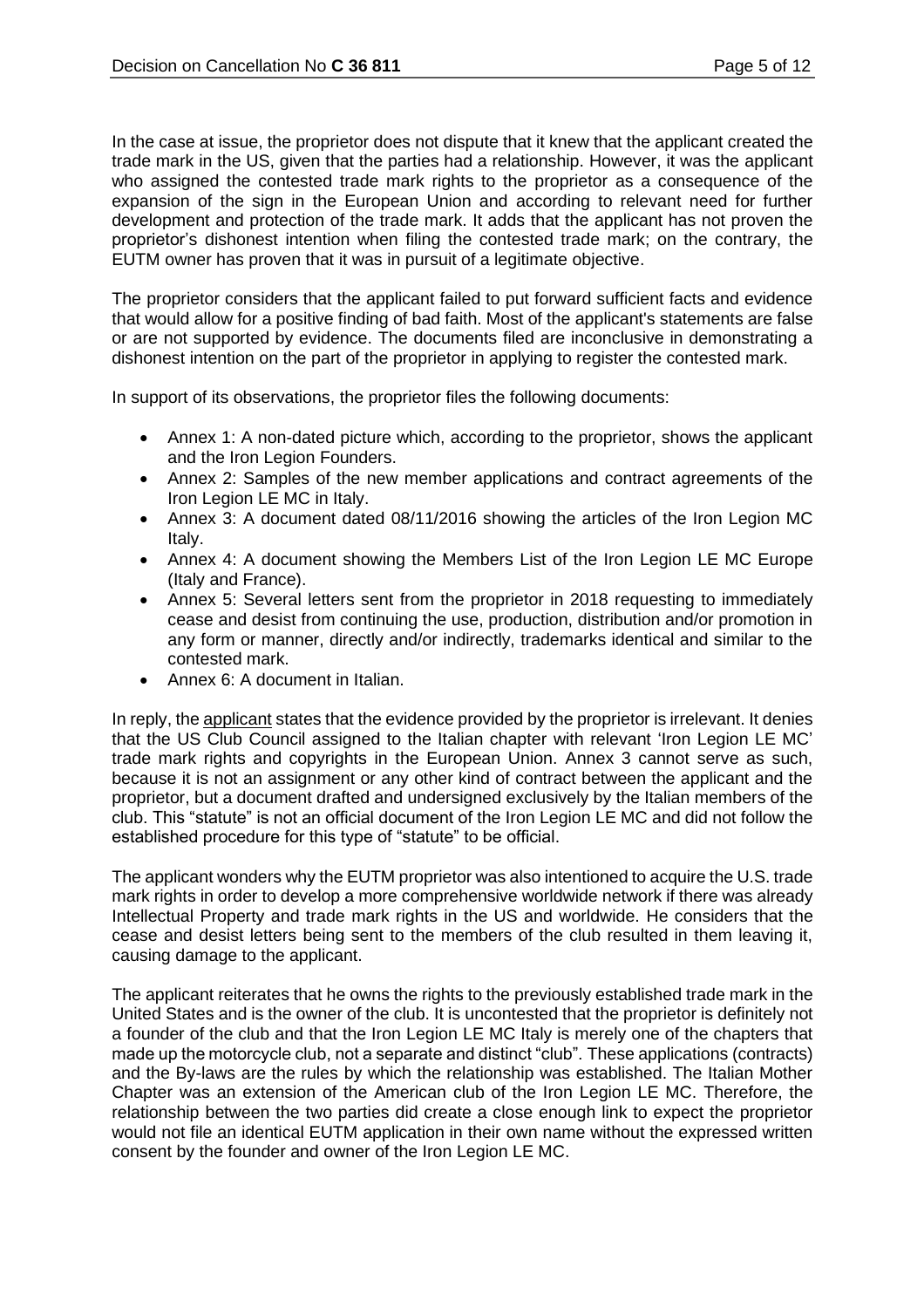The applicant considers that the proprietor had prior knowledge of the existing trade mark and registered the contested trade mark solely to prevent the applicant from gaining access to the European market and/or taking economic advantage of it. The growth of the Iron Legion LE MC in Europe was never to establish a European owned network of the Iron Legion LE MC but has always been an extension of the Iron Legion LE MC American Law Enforcement Motorcycle Club. The fact that cease and desist letters were sent to members in Europe at all, is an example that no one else supported or approved of these bad faith intentions. The proprietor began to send cease and desist letters to everyone in Europe, except those that had their memberships terminated by the Founder of the Iron Legion LE MC, to attempt to force those members to either accept their authority as the Iron Legion LE MC club in Europe or be labelled as illegitimate members and subject to litigation over the use of the trade mark.

The proprietor did not submit arguments in reply in its last round of observations.

The application is based on absolute and relative grounds for invalidity. The Cancellation Division finds it appropriate to first examine the application in relation to the absolute grounds for invalidity, namely, Article 59(1)(b) EUTMR.

## **ABSOLUTE GROUNDS FOR INVALIDITY – ARTICLE 59(1)(b) EUTMR**

## **General principles**

Article 59(1)(b) EUTMR provides that a European Union trade mark will be declared invalid where the applicant was acting in bad faith when it filed the application for the trade mark.

There is no precise legal definition of the term 'bad faith', which is open to various interpretations. Bad faith is a subjective state based on the applicant's intentions when filing a European Union trade mark. As a general rule, intentions on their own are not subject to legal consequences. For a finding of bad faith there must be, first, some action by the EUTM proprietor which clearly reflects a dishonest intention and, second, an objective standard against which such action can be measured and subsequently qualified as constituting bad faith. There is bad faith when the conduct of the applicant for a European Union trade mark departs from accepted principles of ethical behaviour or honest commercial and business practices, which can be identified by assessing the objective facts of each case against the standards (Opinion of Advocate General Sharpston of 12/03/2009, C-529/07, Lindt Goldhase, EU:C:2009:361, § 60).

Whether an EUTM proprietor acted in bad faith when filing a trade mark application must be the subject of an overall assessment, taking into account all the factors relevant to the particular case (11/06/2009, C-529/07, Lindt Goldhase, EU:C:2009:361, § 37).

The burden of proof of the existence of bad faith lies with the invalidity applicant; good faith is presumed until the opposite is proven.

## **Assessment of bad faith**

## *The previous relationship between the parties and the EUTM proprietor's awareness of the earlier sign*

Bad faith might be applicable when the parties involved have, or have had, any kind of relationship, such as (pre-/post-) contractual relationships, giving rise to mutual obligations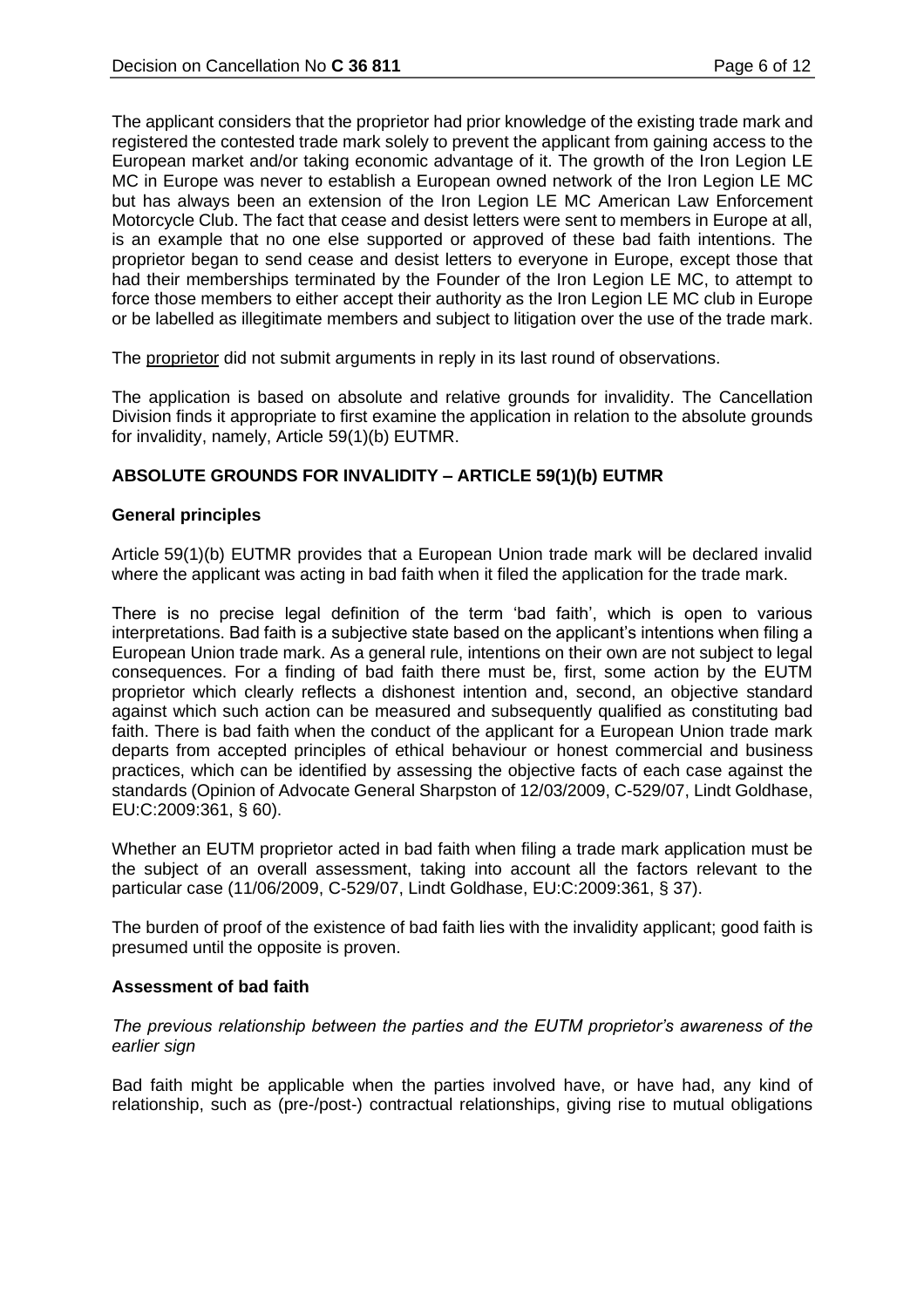and a duty of fair play in relation to the legitimate interests and expectations of the other party (13/11/2007, R 336/2007-2, CLAIRE FISHER / CLAIRE FISHER, § 24).

In the present case, the evidence submitted by the applicant proves that he is the owner of



the mark registered before the USA Patent and Trademark Office in 2014 for services in Class 35 (document n<sup>o</sup>8). Therefore, the applicant has rights over this sign in the USA.

Furthermore, it has also been established that in 2011, Mr. Nino and Enzo Muto contacted the Iron Legion MC to become members of the Club. The membership application forms establish that it is compulsory to obey the official Iron Legion MC By-Laws (documents nº2-3). The



screenshots from a Facebook profile displaying the sign show the Italian branch of the Club (document nº1). In addition, the email sent to the European members of the Iron Legion MC on 20/11/2017, explicitly informing them that the Italian members of the Club, as well as some members in France, have been excluded from it shows the knowledge of the Italian members of the earlier US sign and the Club (documents 4-6).

According to the proprietor, the applicant is not a founder of the club as it has no founder patch on his jacket. Annex 1 includes a photo where the applicant is wearing a jacket without the said patch. However, the Cancellation Division notes that the proprietor filed a picture showing the applicant and the Iron Legion Founders, therefore, the applicant has a clear link with the Club and moreover he is the owner of the earlier mark registered in the USA.

Although the evidence as regards the direct relationship between the parties in relation to the contested mark is not particularly voluminous, the Cancellation Division considers that all these documents are sufficient to establish that a relationship between the parties existed before the EUTM was filed (24/10/2017) and there is enough evidence that shows that the EUTM proprietor knew specifically about the earlier mark. The proprietor admitted that the applicant created the trade mark in the US and that the parties had a relationship.

Therefore, it follows from the evidence that, at the time of filing the contested EUTM, the EUTM proprietor was aware of the existence of the invalidity applicant's sign and it admitted it.

In this respect, the Cancellation Division holds that the EUTM proprietor's awareness of the existence of third party's rights was shown.

## *Similarity of the signs*

Article 59(1)(b) EUTMR does not require, in principle, that the contested EUTM be identical or similar to an earlier right. However, in cases where the invalidity applicant is claiming that the intention of the EUTM proprietor was to misappropriate one or more earlier rights, such as the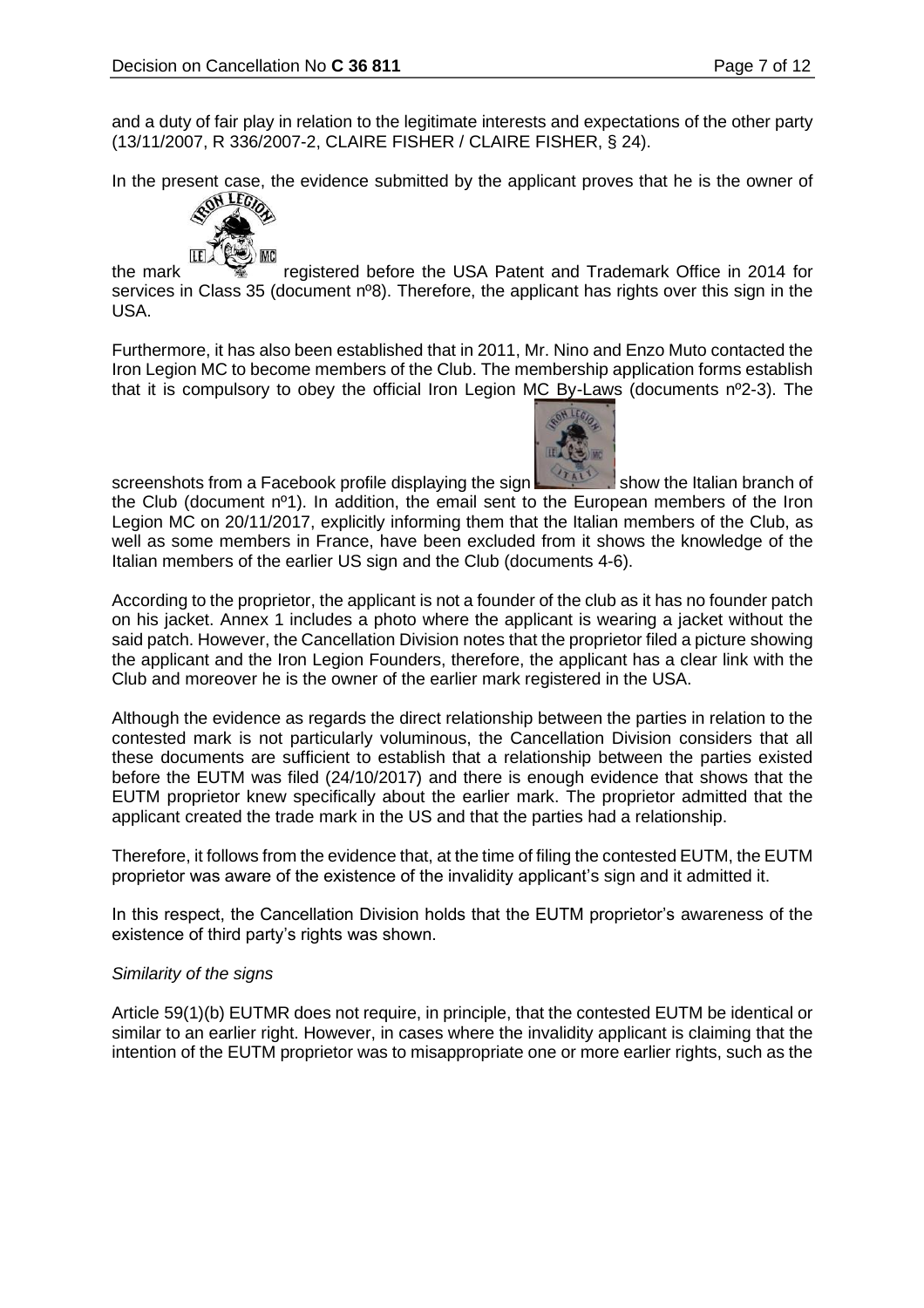present one, it is difficult to envisage how a claim of bad faith may succeed if the signs at issue are not at least similar.

In the present case, the contested mark and the earlier sign are identical, as argued by the applicant.

#### *Intentions to misappropriate the rights of a contractual partner (duty of fair play)*

There is bad faith when the EUTM proprietor intends through registration to lay its hands on the trade mark of a third party with whom it had contractual or pre-contractual relations or any kind of relationship where good faith applies and imposes on the EUTM proprietor the duty of fair play in relation to the legitimate interests and expectations of the other party (13/11/2007, R 336/2007-2, CLAIRE FISHER / CLAIRE FISHER, § 24).

The essential question is, therefore, whether the relationship between the parties created a close enough link to suggest that it is fair to expect the EUTM proprietor not to file an identical EUTM application independently without giving the invalidity applicant prior information and sufficient time to take action against the contested EUTM (13/12/2004, R 582/2003-4, EAST SIDE MARIO'S, § 23).

Such a relationship might be sufficiently close if the parties have entered into contractual or pre-contractual negotiations which, inter alia, concern the sign in question. Such a relationship does not have to be specific in such a way as to deal exclusively with, for example, franchise rights for the territory concerned (13/12/2004, R 582/2003-4, EAST SIDE MARIO'S, § 23).

It can be clearly inferred from the evidence and arguments referred to above that, by virtue of the relationship between the parties, there existed a close relationship based on confidence which implies that the EUTM proprietor had to inform the applicant of its intention to file an application of a EUTM which is identical to the applicant's earlier mark.



It has been proven that the parties had a close relationship which involves the sign . This type of relationship justifies that, in compliance with fair business practices, the EUTM proprietor should have informed the applicant about the registration of the contested mark and it should not have applied for the mark without the approval of the applicant, when it was indeed aware of its existence as mentioned above.

The EUTM proprietor claims that, following the efforts and the intensive work developed from 2011 to 2016 by the Italian Chapter in the European Union, the US Club Council, represented by the applicant, on 21/05/2016 assigned to the Italian Chapter the title of European Mother Chapter, with relevant "Iron Legion LE MC" trade mark rights and copyrights in the European Union. Annex 3 literally states that: *The European Mother Chapter will preserve with the other legion presidents and members of the board of the future association(A.S.D.) the rights of the trademark in Europe given by the trademark holder of the club in the U.S.A*".

However, the preservation of the right of the trade mark in Europe does not mean that the applicant expressly consented to register the mark in the EUTM proprietor's name. The Cancellation Division concurs with the applicant's argument that Annex 3 is not an assignment or any other kind of contract between the applicant and the proprietor, but a document drafted and undersigned exclusively by the Italian members of the club. Therefore, there is no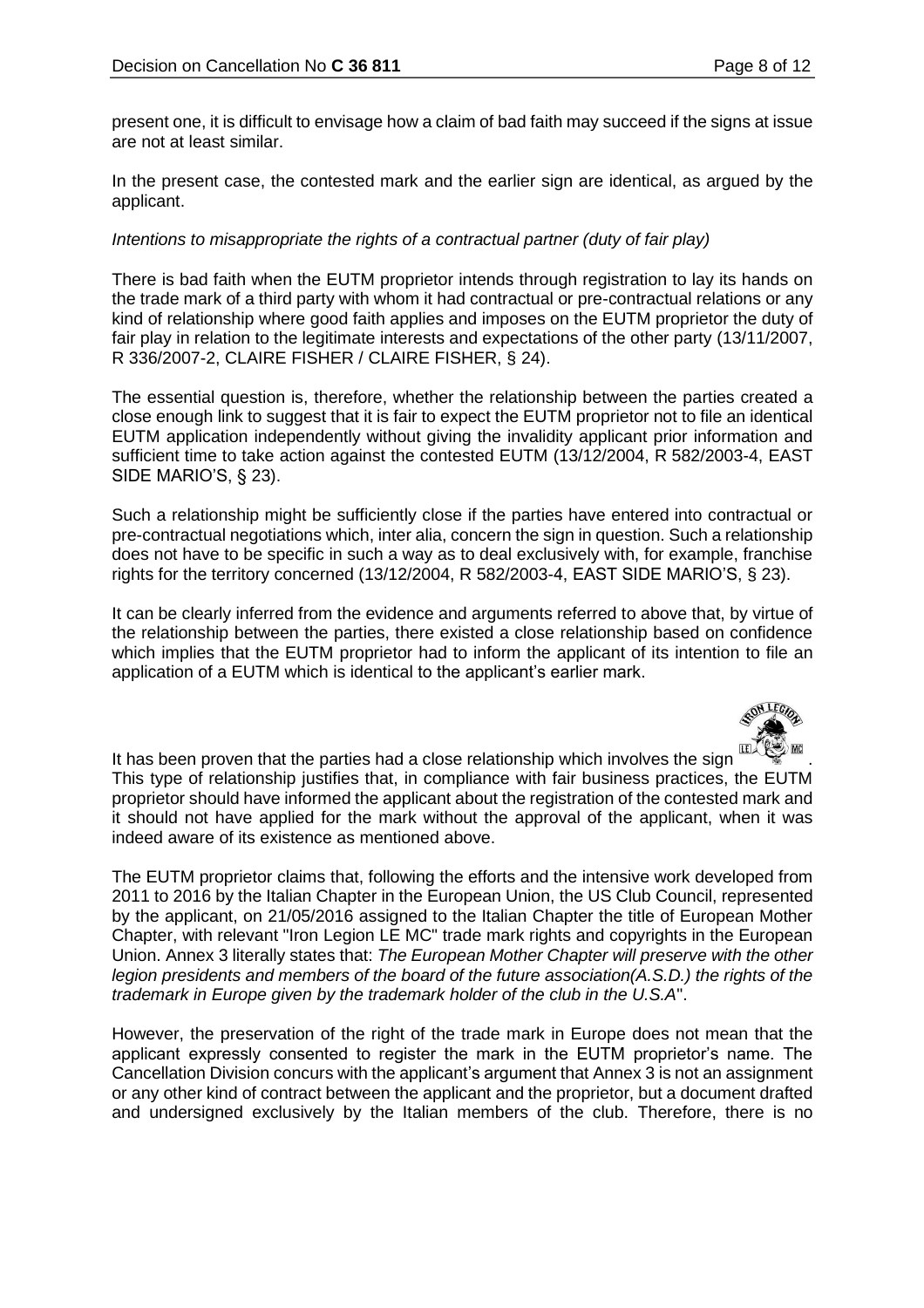evidence of the applicant's express consent to register the mark in the EUTM proprietor's name.

Therefore and contrary to the proprietor´s arguments, the existed close relationship based on confidence implies that the EUTM proprietor had to inform the applicant of its intention to file an application of an identical EUTM.

Secondly, if a duty of fair play exists, it must be established whether or not the EUTM proprietor's actions constitute a breach of a duty of fair play, thereby having been made in bad faith.

Both has to be answered in affirmative for the reasons explained below.

The applicant alleged that the Club has lost all members in Europe as a result of this dispute. Annex 5 submitted by the proprietor includes several letters sent from the proprietor in 2018 requesting to immediately cease and desist from continuing the use, production, distribution and/or promotion in any form or manner, directly and/or indirectly, trademarks identical and similar to the contested mark subject to litigation over the use of the trade mark. According to the applicant, that caused the members of the club leaving it which damaged the applicant.

On its part, the proprietor argues that it does not understand why such members decided to terminate their membership following the warning letter of the EUTM proprietor. On the contrary, after receiving the EUTM proprietor's cease and desist letters, they ceased the use of the contested mark recognizing the trade mark ownership of the EUTM proprietor.

The fact that, after successfully registering the EUTM at issue, the EUTM owner serves formal notice on other parties to cease using a similar sign in their commercial relations is not in itself an indication of bad faith. Such a request falls within the scope of the rights attaching to the registration of an EUTM; see Article 9 EUTMR (14/02/2012, T-33/11, Bigab, EU:T:2012:77, § 33). However, in circumstances where this request is connected with other factors, it might be an indication of the intention to prevent another party from entering the market.

Firstly, the Cancellation Division is of the view that the fact that the members ceased on the use of the contested mark does not necessarily imply that they recognized on the proprietor's ownership of the trade mark.

Furthermore, while, on its own, the fact of sending cease and desist letters to the members of the Club would not be sufficient to establish a dishonest intention, there are consistent indicia that the EUTM proprietor's intention was to undermine the interests of the applicant. These indicia concern, in particular, the chronology of events leading up to the filing of the EUTM as well as the nature of the relationship between the parties.

The EUTM proprietor also alleges that there is no doubt that, when it filed relevant opposition proceedings, it was acting on the basis of both, the rights granted by the applicant, and its legitimate interest to protect its right as owner of the contested mark. While, on its own, the fact of filing an opposition against a trade mark would not be sufficient to establish a dishonest intention, there are indications that the EUTM proprietor filed the EUTM not with the aim of competing fairly, but with the intention of blocking the applicant from protecting his mark in the European Union.

In the present case, there was a relationship between the parties, the EUTM proprietor did not inform the applicant of its intention to file an identical mark for similar services. Considering all the relevant factors of the case, it is possible to conclude that the proprietor of the EUTM filed its application for registration departing from accepted principles of ethical behaviour or honest commercial and business practices. In this case, the relationship between the parties creates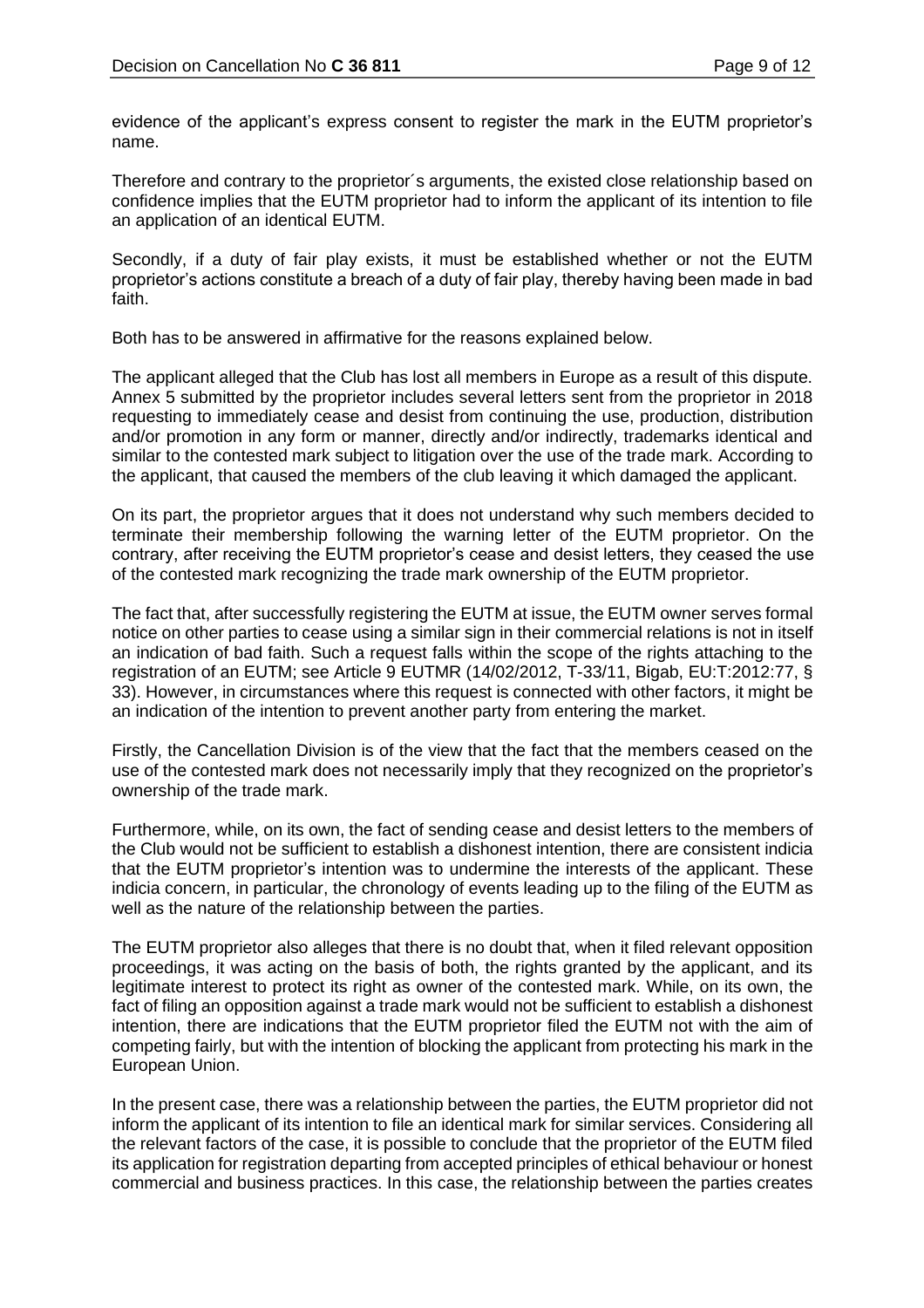an obligation for the proprietor of a duty of fair play, and to consult the issue with the applicant before applying for the contested mark. The relationship between the parties, together with the awareness and knowledge of the proprietor, was unfairly used to obtain an exclusive right.

Demonstrating bad faith implies proving that at the time of filing the EUTM proprietor was aware that it was causing harm to the invalidity applicant and that this harm was a consequence of its reproachable conduct from a moral or commercial view (decision of 21/04/2010, R 219/2009-1 – 'Gruppo Salini', § 66).

Taken all the circumstances of the case into account, the Cancellation Division considers that the EUTM proprietor's actions constitute a breach of the duty of fair play, and as such, the filing was made in bad faith.

## *Legitimate objectives of the EUTM proprietor*

Account must also be taken of whether the EUTM proprietor's filing intentions may be in pursuit of legitimate objectives. This may be the case, for example, if at the time of filing the contested EUTM, the EUTM proprietor knows that a third party, who is a newcomer on the market, is trying to take advantage of that sign by copying its presentation, and the EUTM proprietor seeks to register its sign with a view to preventing use of such a copy (11/06/2009, C-529/07, Lindt Goldhase, EU:C:2009:361, § 49).

All the arguments set above by the proprietor are not legitimate objectives. The Cancellation Division considers that, given the existing relationship between the parties, they do not constitute legitimate motives for the EUTM proprietor to apply for the trade mark without the applicant's previous knowledge and consent.

Therefore, the Cancellation Division concludes that the alleged legitimate interests of the EUTM proprietor must be rejected.

## **Conclusion**

In light of the above principles and of the circumstances and facts presented by the applicant, the Cancellation Division is of the view that the applicant has succeeded in proving their allegation that the EUTM proprietor was acting in bad faith when filing the contested EUTM. The applicant confined himself to statements supported by enough evidence or facts leading to a safe conclusion that the EUTM proprietor had a duty to refrain from filing the contested mark. As a consequence, the applicant is considered to have established the EUTM proprietor's dishonest intention on its part.

The contested mark is registered for the *sport club services* in Class 41. The earlier services are *promoting the interests of motorcyclists and motorcycle enthusiasts* in Class 35.

The applicant argues that, although in different classes, they are the same services. They are intended for a motorcycle club. The description used in respective identifications is a bit different and containing terms belonging to separate classes, but it refers to the same kind of activity. According to the applicant, both marks are used by a motorcycle enthusiast formally organized in a club. It is commonly known that a sport club is a group of people formed for the purpose of playing sports. He adds that the intention of the owner of the contested mark is that the mark is going to be used for commercial, promotional and advertising purposes, namely, promoting the interests of motorcyclists and motorcycle enthusiasts. Consequently,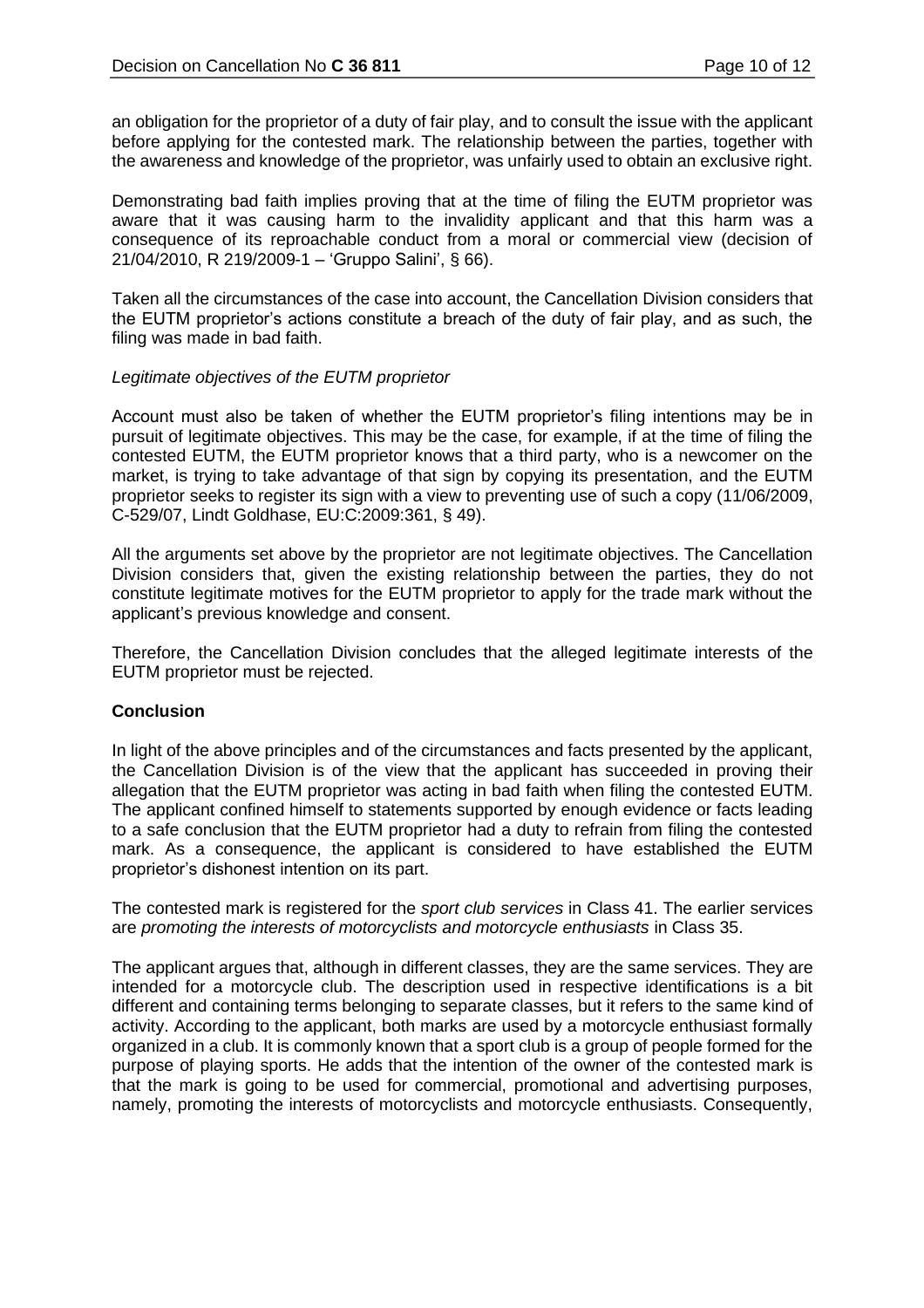there is a high degree of similarity between the services mentioned in the specifications of both marks.

The services *promoting the interests of motorcyclists and motorcycle enthusiasts* in Class 35 are those provided by persons or organizations that directly assist in the operation and management of another commercial or industrial enterprise, in this case, for advertising purposes. The contested *sport club services* in Class 41 includes the organization of sporting activities. However, those services that are indirectly related to sporting activities, for example, promotion of the interest of the motorcyclist are advertising services, therefore, included in Class 35.

In any case, when bad faith of the EUTM owner is established, the whole EUTM is declared invalid, even for goods and services that are unrelated to those protected by the invalidity applicants' mark. The General Court confirmed this approach and stated that a positive finding of bad faith at the time of filing of the contested EUTM could only lead to the invalidity of the EUTM in its entirety (11/07/2013, T–321/10, Gruppo Salini, EU:T:2013:372, § 48). The protection of the general interest in business and commercial matters to be conducted honestly justifies invalidating a EUTM also for goods and services that are dissimilar to the invalidity applicants' ones and which do not even belong to an adjacent or neighbouring market.

In the light of the above, the Cancellation Division concludes that the application is totally successful and the European Union trade mark should be declared invalid for all the contested services.

Since the application is fully successful on the grounds of Article 59(1)(b) EUTMR, there is no need to further examine the other grounds of the application, namely, Article 60(1)(b) EUTMR in conjunction with Article 8(3) EUTMR, Article 60(1)(c) EUTMR in conjunction with Article 8(4) EUTMR and Article 60(2)(c) EUTMR.

# **COSTS**

According to Article 109(1) EUTMR, the losing party in cancellation proceedings must bear the fees and costs incurred by the other party.

Since the EUTM proprietor is the losing party, it must bear the cancellation fee as well as the costs incurred by the applicant in the course of these proceedings.

According to Article 109(1) and (7) EUTMR and Article 18(1)(c)(ii) EUTMIR, the costs to be paid to the applicant are the cancellation fee and the representation costs, which are to be fixed on the basis of the maximum rate set therein.



## **The Cancellation Division**

Ana MUÑIZ RODRIGUEZ<br>PALOMARES

Michaela SIMANDLOVA